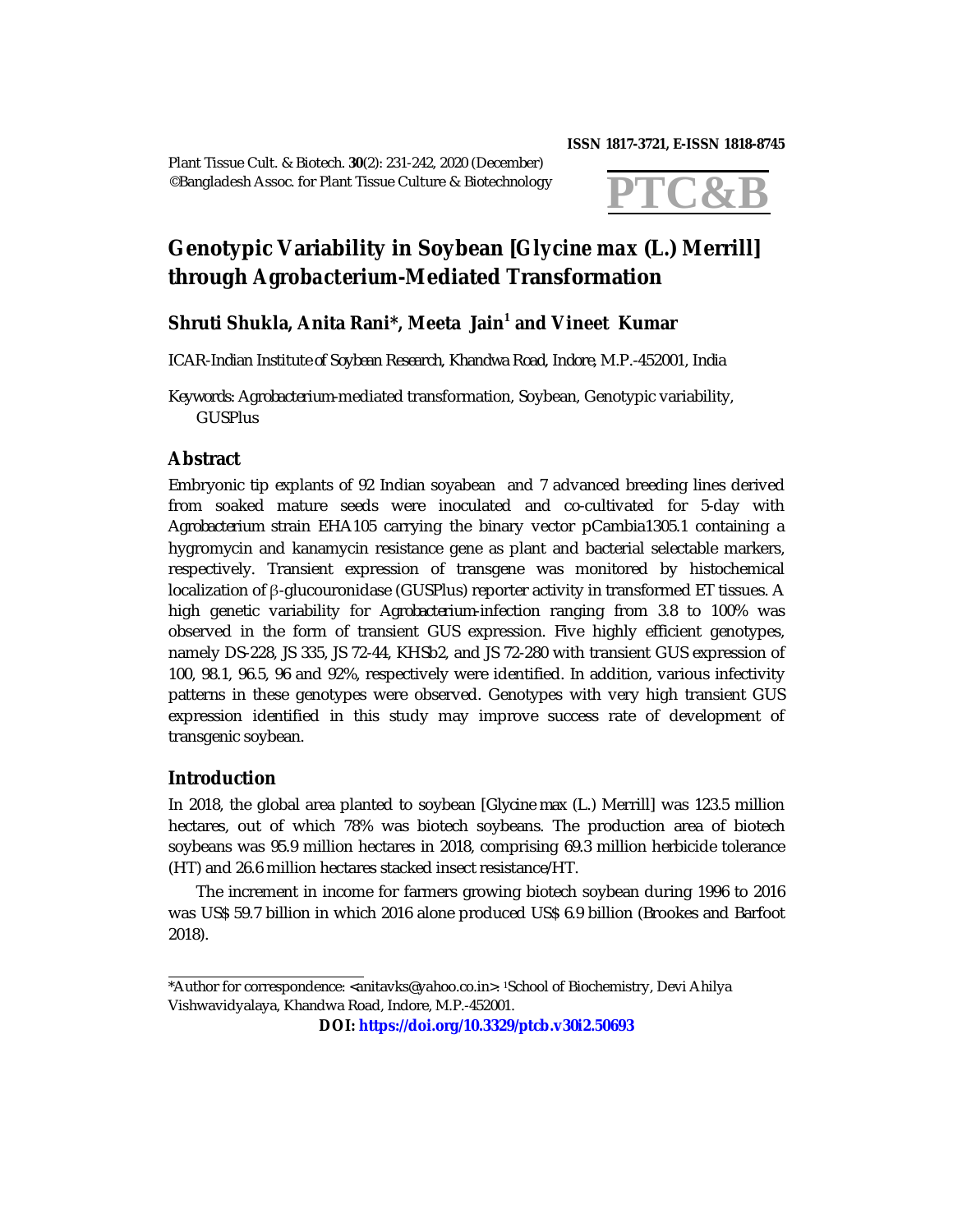Development of transgenic crop by transforming pre-existing genotypes with desired traits, such as high yield, insect, disease and herbicide resistance is the most important achievement of biotechnology.The most commonly applied methods for plant transformation are *Agobacterium tumefaciens* and microprojectile bombardment-mediated transformation. Over more than 20 years, both methods have been progressively improved and developed but *A. tumefaciens*-mediated transformation is preferred for transformation since it is less expensive easy to manipulate and produces lower transgene copy number with higher stable gene expression. Soybean transformation using *A. tumefaciens* was first time achieved by Hinchee et al. (1988). *Agrobacterium*mediated method is primarily used for soybean transformation, but the transformation efficiency is still relatively low (Chen et al. 2018) due to a number of factors affecting the efficiency of T-DNA delivery into the plant cell. These factors include plant and strain genotypes, explant types, explant damage, biotic shock, antibiotic stress and inoculation time (Mamidala and Nanna 2009, Wagiran et al. 2010).

Soybean transformation is genotype-dependent (Jia et al. 2015). Non availability of highly efficient genotype amenable to transformation is one of the major obstacles in the development of transgenic soybean as the susceptibility of soybean genotype to *Agrobacterium* infection plays a key role for the high level of genetic transformation efficiency. Genetic variability for susceptibility of soybean genotype to *Agrobacterium* infection exists in soybean gene pool as observed by Meurer et al. (1998). Therefore, screening soybean genotypes from the available germplasm resources suitable to *Agrobacterium*-mediated genetic transformation has become the focus for optimizing the soybean transformation system and improving transformation efficiency (Song et al. 2013) that offers a significant advancement for soybean breeding programs allowing the production of novel and genetically diverse plant materials. Genotypic dependency restricted the application of this method in the routine production of elite and commercially valuable soybean cultivars (Jia et al. 2015) as it needs time consuming process for transfer of transgene in commercial genotypes. If high transformation efficient genotypes are available in elite and commercially valuable cultivars, the success rate of transgenic soybean production would be improved considerably (Jia et al. 2015, Verma et al. 2014). Moreover, function of the most of soybean genes is not clear despite the availability of whole genome sequence. Availability of soybean genotype with high transformation efficiency will help in studying the function of gene response for various metabolic and physiological process of soybean plant.

The factors responsible for effect of genotypes on transformation efficiency are not clear. Shan et al. (2008) reported that some genetic factors are responsible for the susceptibility of genotypes to *Agrobacterium* infection in the transformation process. Genetics behind genotypic variability to transformation efficiency is defined by chromosomal and plasmid genomes of *Agrobacterium* strains which encode all the machinery necessary for attachment and T-DNA transfer. Explants of different plant genotypes produce inducer molecules varying in their inducing ability and cellular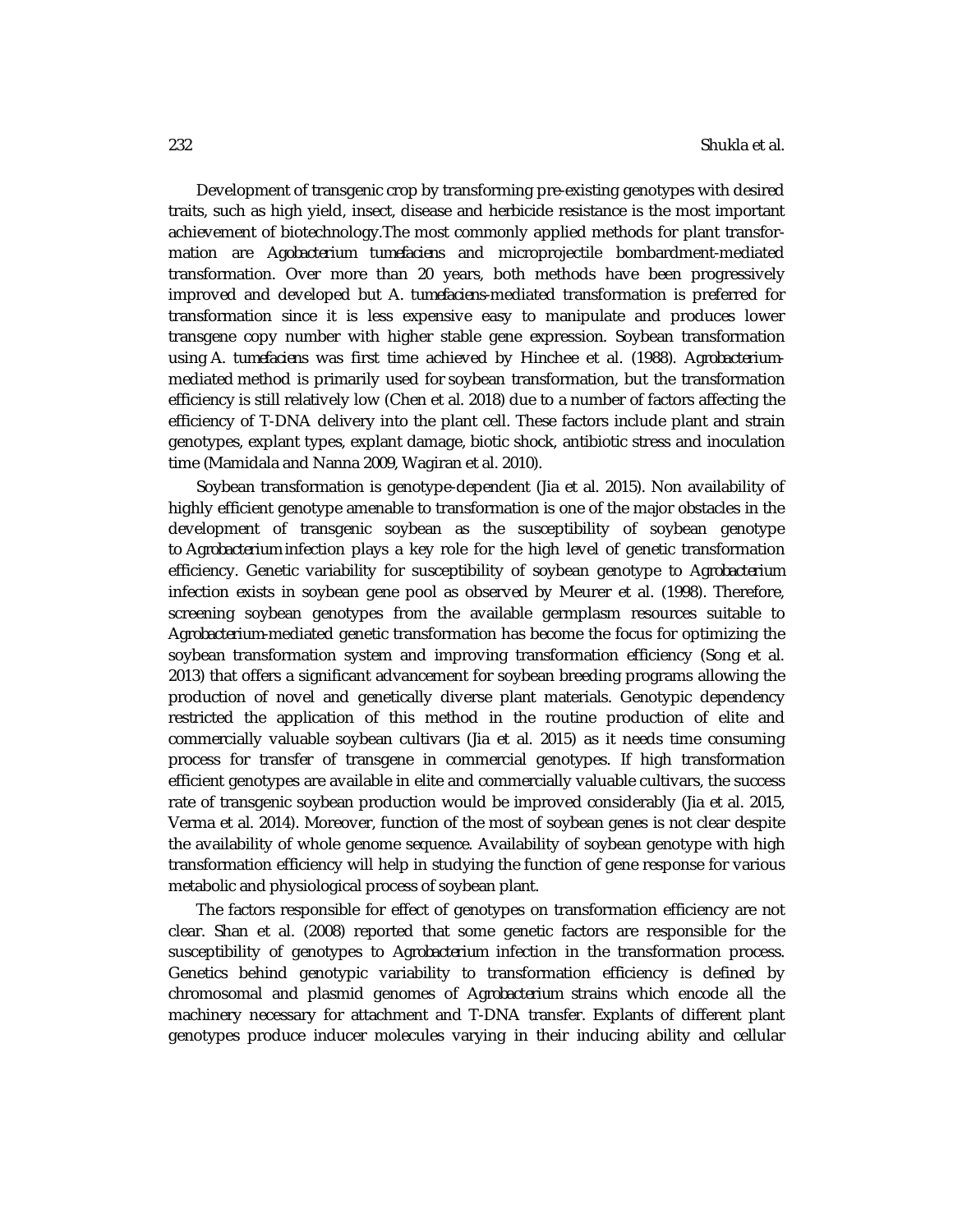concentration which leads to different level of *vir* gene expression, thereby affecting their sensitivity to *Agrobacterium*-infection (Karami 2008). Bacterial ability and inability to synthesize and transfer sufficient T-DNA essential for a successful transformation is affected by high and low level of *vir* gene expression, respectively. Low susceptibility of genotype to *Agrobacterium* may be a result of the presence of inhibitors of the *Agrobacterium* sensory machinery. Zhang et al. (1999) noted that 2-hydroxy-4,7 dimethoxybenzoxazin-3-one (MDIBOA) inhibits induction of *vir* gene expression by an unknown mechanism. MDIBOA is the major organic exudates present in maize seedling roots. Other than MDIBOA, IAA was also shown an inhibition mechanism to *vir* gene induction (Liu and Nester 2006).

A number of reports are available on differential susceptibility of various plant species to *Agrobacterium* infection (Porter 1991, Cheng et al. 2004). Genotypic variability have also been noted in various legumes (Atif at al. 2013, Hood et al. 1987, Owens and Cress 1984), maize (Ritchie et al. 1993), aspen (Beneddra et al. 1996), *Pinus* species (Bergmann and Stomp 1992), tomato (Van Roekel et al. 1993), Arabidopsis (Nam et al. 1997), and grape (Lowe and Krul 1991). Very few reports are available on genotypic variability to susceptibility of *Agrobacterium* infection in soybean (Song et al. 2013, Jia et al. 2015). The present study was undertaken to assess the genotypic variability of commercial cultivars and elite lines of soybean available in India.

#### **Materials and Methods**

A total of 92 diverse Indian soybean cultivars and 7 advanced breeding lines were tested for genotypic variability in the present study. Healthy and bold seeds were surfacesterilized by exposure to chlorine gas. The chlorine gas was prepared using a mixture of 5 ml HCl (39.6%) and 100 ml sodium hypochlorite (4%) and kept for 16 - 18 hrs (Liu and Wei 2002).

*Agrobacterium tumefaciens*s train EHA105 (Hood et al. 1993) containing binary vector pCambia1305.1 (CAMBIA, Australia; Fig. 1) was used for genetic transformation. pCambia1305.1[\(https://www.markergene.com/pcambia-vectors\)](https://www.markergene.com/pcambia-vectors)) contained hygromycin phosphotran-ferase (*hpt*) as the plant selectable marker, Kanamycin resistance gene as the bacterial selection marker and an intron containing GUSPlus gene from *Staphylococcus* as the reporter gene.

*A. tumefaciens* strain EHA105 was transformed with binary vector pCambia1305.1 by preparing heat-shock agro-competent cells of strain EHA105 following the protocol of Höfgen and Willmitzer (1988). The presence of pCambia1305.1 plasmid was confirmed in the antibiotic resistant bacteria colonies by colony PCR using 35 S promoter, nptII and GUS gene specific primers. Primer sequence and amplicon size is given in Table 1.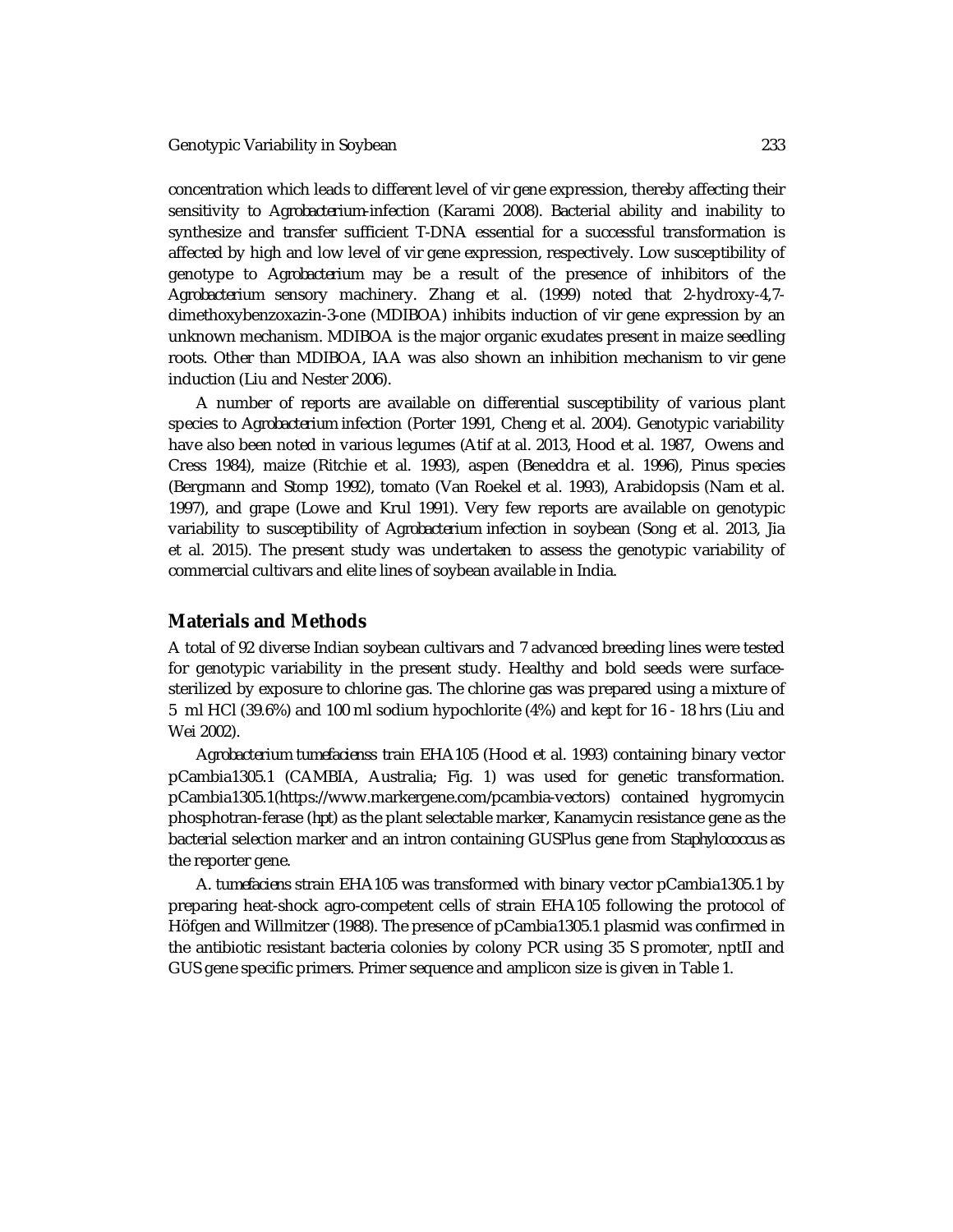

Fig. 1. Schematic diagram of T-DNA construct of binary vector pCAMBIA13051.1 used for genetic transformation of soybean, NOS ternpaline synthase terminator, GUSPlus coding region of the  $\beta$ -glucuronidase reporter gene, cauliflower mosaic virus polyadenylation signal.

| Primer                          | Sequence                                           | Amplicon size (bp) | Reference                     |
|---------------------------------|----------------------------------------------------|--------------------|-------------------------------|
| 35S promoter<br>Specific primer | 'F' GCTCCTACAAATGCCATCA<br>'R'GATAGTGGGATTGTGCGTCA | 213                | Raharjo and<br>Surajiman 2017 |
| NPT I                           | 'F'TGCGCTGCGAATCGGGAGCG<br>'R'GAGGCTATTCGGCTATGACT | 710                | Liu et al. 2004               |
| GUS                             | 'F'CGACGGCCTGTGGGCATTCA<br>'R TGGTCGTGCACCATCAGCAC | 900                | Rani et al. 2012              |

**Table 1. Sequence and product amplicon size of primers used for confirmation of transformed bacterial colonies.**

For infection *Agrobacterium* strain EHA105 containing pCambia1305.1 was grown on Luria agar (LA) plates (10 g/l casein enzymichydrolysate, 5 g/l yeast extract and 10 g/l NaCl, 1.5% agar; Himedia, India) containing 50 mg/l kanamycin and rifampicin each at 28°C for 2 days. Single colony of *Agrobacterium* were obtained from the plate and inoculated into 50 ml Luria broth (LB, liquid LA) containing 50 mg/l of both kanamycin and rifampicin (primary culture) for 6 hrs at 28°C in 200 rpm. Subsequently, 500 μl of the 50 ml primary culture was mixed in a 200 ml LB culture, and grown overnight at 28°C in 200 rpm using a shaker incubator. On the day of infection, bacterial pellet was obtained by centrifuging the overnight culture at 4000 rpm for 10 min and re-suspended in infection medium containing 1/10 Gamborg's B5 medium (Gamborg et al. 1968) supplemented with 2.3 g/l2-[N-morpholino] ethanesulfonic acid, 3% (30 g/l) sucrose(pH 5.4), filter sterilized 1.67 mg/l 6-N6-benzylaminopurine, 0.25 mg/l gibberellic acid and 50 mg/l acetosyringone. Bacteria cell density was adjusted to  $0.7$  OD $_{600}$  using a nanodrop spectrophotometer (Denovix) before infection of explants and incubated at room temperature for 30 min before infection.

One day before infection the sterilized seeds were soaked in autoclaved distilled water overnight in the dark at 24°C. ET explants were prepared by making a longitudinal cut along the hilum to separate the cotyledons, and the seed coat was removed. The ET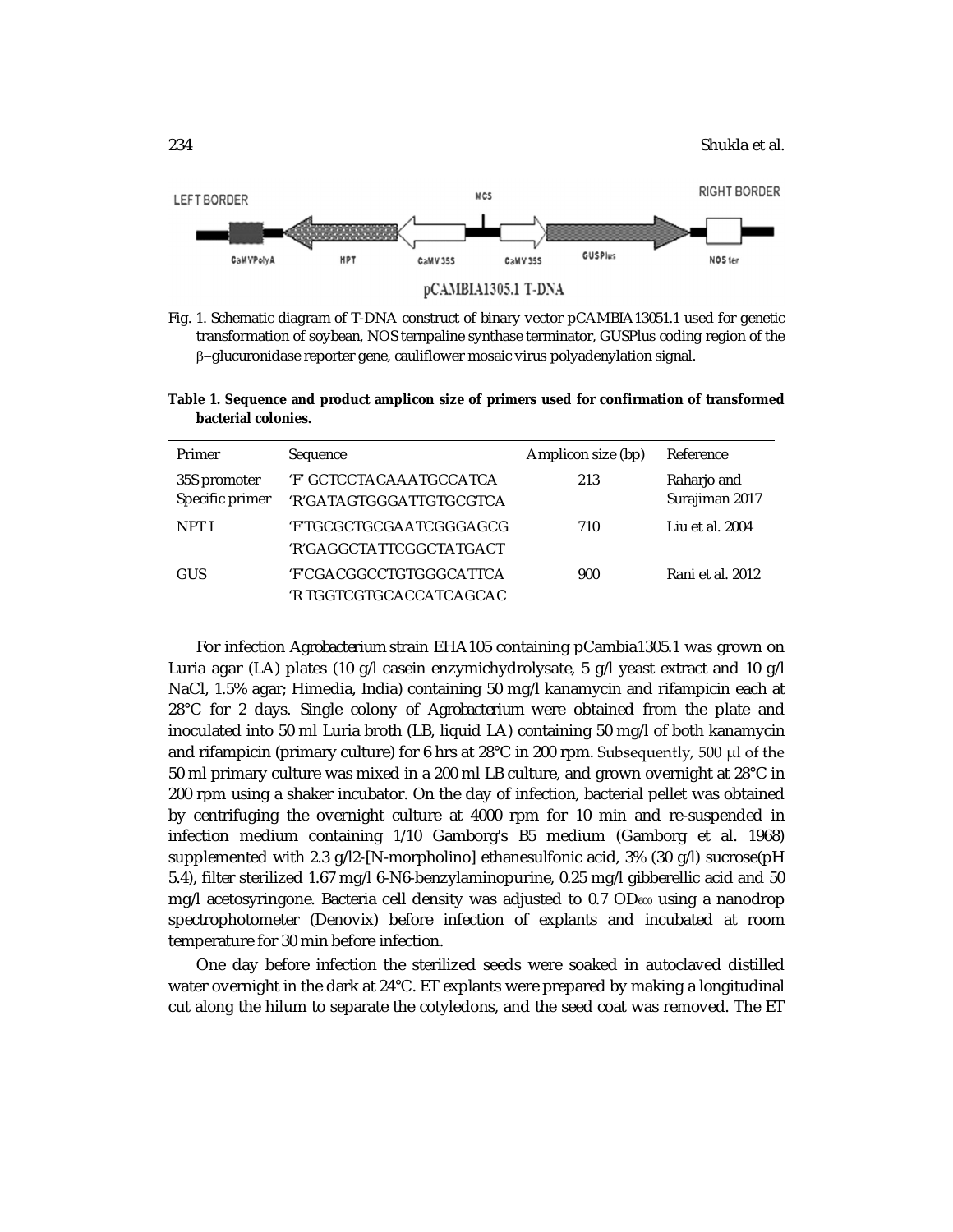was then excised from the junctions of the hypocotyls and primary leaves on ET were removed to expose the meristem (Liu et al. 2004).

After explants preparation ET explants were immersed in *A. tumifecience* EHA105 suspension (0.7 OD600) harboring the binary vector pCAMBIA1305.1 for 10 min, at room temperature. After inoculation, 10 - 15 ETs (apical regions directed upwards) were placed in sterile Petri dish (90 mm) containing semi-solid co-cultivation medium (CCM), which is composed of infection medium additionally with 0.06% agar-agar (Himedia, India), filter sterilized cystein (200 mg/l) and dithiothreitol (154.2 mg/l) with a piece of Whatman filter paper and then incubated at 24°C in dark for 5 days.

After 5 days of co-cultivation, histochemical GUS assay was performed following the method of Jefferson et al. (1987). Transformed ET explants were incubated overnight at 37°C in a solution containing 200 mmol/l sodium phosphate buffer (pH 7.0), 500 mmol/l ethylenediaminetetraacetic acid, 0.5% v/v Triton, 20 mmol/l K-ferricyanide, 20 mmol/l Kferrocyanide, 20 mmol/l 5-bromo-4-chloro-3-indoxyl-β-D-glucuronide-cyclohexy-lammonium salt (X-Gluc) (Himedia, India) and 20% v/v methanol. After incubation, tissues were washed several times with 70% ethanol until the complete removal of chlorophyll. The tissues showing blue color after the removal of chlorophyll was scored and GUS stained transformed ETs were counted as GUS-positive transformants.

Transient GUS expression (%) in 99 soybean cultivars was determined in three biological replications and each biological replication was measured in triplicate, the means and standard deviations were calculated. The data were statistically assessed using the one-way ANOVA. The comparison of the variation between means was performed via Fisher least significant difference (LSD) value through DMRT at a significance level of  $p < 0.05$ .

#### **Results and Discussion**

A total of 92 Indian soybean cultivars and 7 advanced breeding lines were transformed with the *Agrobacterium* strains EHA105 carrying pCAMBIA1305.1vector expressing the GUSPlus reporter gene to see the effect of genotypic variability on *Agrobacterium*mediated transformation efficiency. Transient GUS expression was observed in transformed ET tissues (Fig. 2) after 5 days in co-cultivation media.

The result showed that transformed ET explants of some soybean genotypes stained intensely with the substrate X-Gluc (Fig. 2a,b), while transformed ETs of some genotypes stained weakly (Fig. 2c,d). Transient GUS expression calculated by dividing number of stained ETs by total number of ETs infected by *Agrobacterium* in the experiment and is listed in Table 2. Soybean genotypes showed wide variations for transient GUS expression ranging from 3.8 to 100%. Twenty genotypes showed > 70% transient GUS expression indicating high susceptibility to *Agrobacterium* infection, 48 genotypes showed moderate expression ranging from 30 to 70% and 31 genotypes were weakly susceptible showing < 30% *Agrobacterium* infection. Five genotypes, DS -228 (100%), JS 335 (98.1%), JS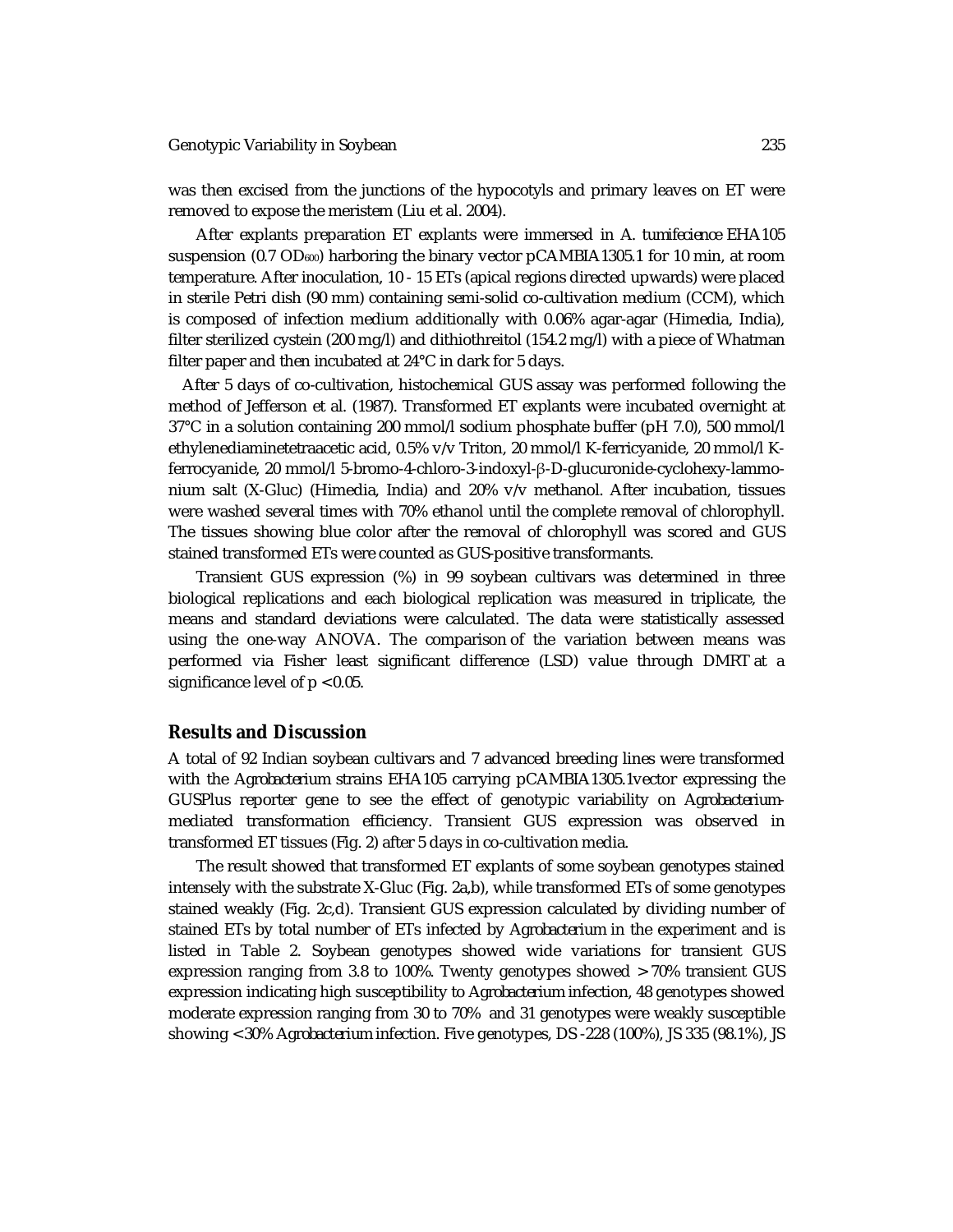72 - 44 (96.5%), KHSb 2 (96%), and JS 72-280 (92%) were highly sensitive to *Agrobacterium* infection. In contrast, five genotypes, namely Pusa 98 - 14 (3.8%), Davis (7%), MACS-58 (7), PK 1092 (7.2%), and Palam soya (8.3%) showed the lowest transformation efficiency.



Fig. 2. Histochemical GUS staining of transformed ET explants infected with *Agrobacterium* EHA105 containing pCambia1305.1 vector. (a) Highly susceptible genotype KHSb 2 showing GUS expression covering all parts of explant, (b) highly susceptible genotype JS 72-280 showing GUS expression at shoot meristem only, (c) weakly susceptible genotypes ACS-58 and (d) showing GUS expression in a few explants with very weak blue color intensity.

Present study also proved that *Agrobacterium*-transformation efficiency is highly affected by plant genotypes. The effect of cultivars on transient GUS expression was found to be highly significant. The transient GUS expression of DS228 was found be the highest (100%) and transient GUS expression of JS 335 (98.1%) was not significantly lower than DS 228 but significantly higher than all the other varieties examined under the study (Table 2).

It was also observed genetic relatedness among genotypes showed high susceptibility to *Agrobacterium* infection. All the genotypes, which have JS 335 (98.1%) as one of its parent showed high transient GUS expression (> 70%), suggesting the role of genetic factors. DS - 228 (100%) and MAUS - 81 (73.1%) showing high transient GUS expression are evolved from the cross JS 335  $\times$  DS 181 and KB - 74  $\times$  JS 335, respectively. Similarly, NRCSL1 and NRCSL2, advanced breeding lines both developed from cross between JS335 and SL525 showed 86 and 72% transient GUS expression, respectively. Though Co 3 developed from UGM 69 × JS 335 did not show high transient GUS expression (52%).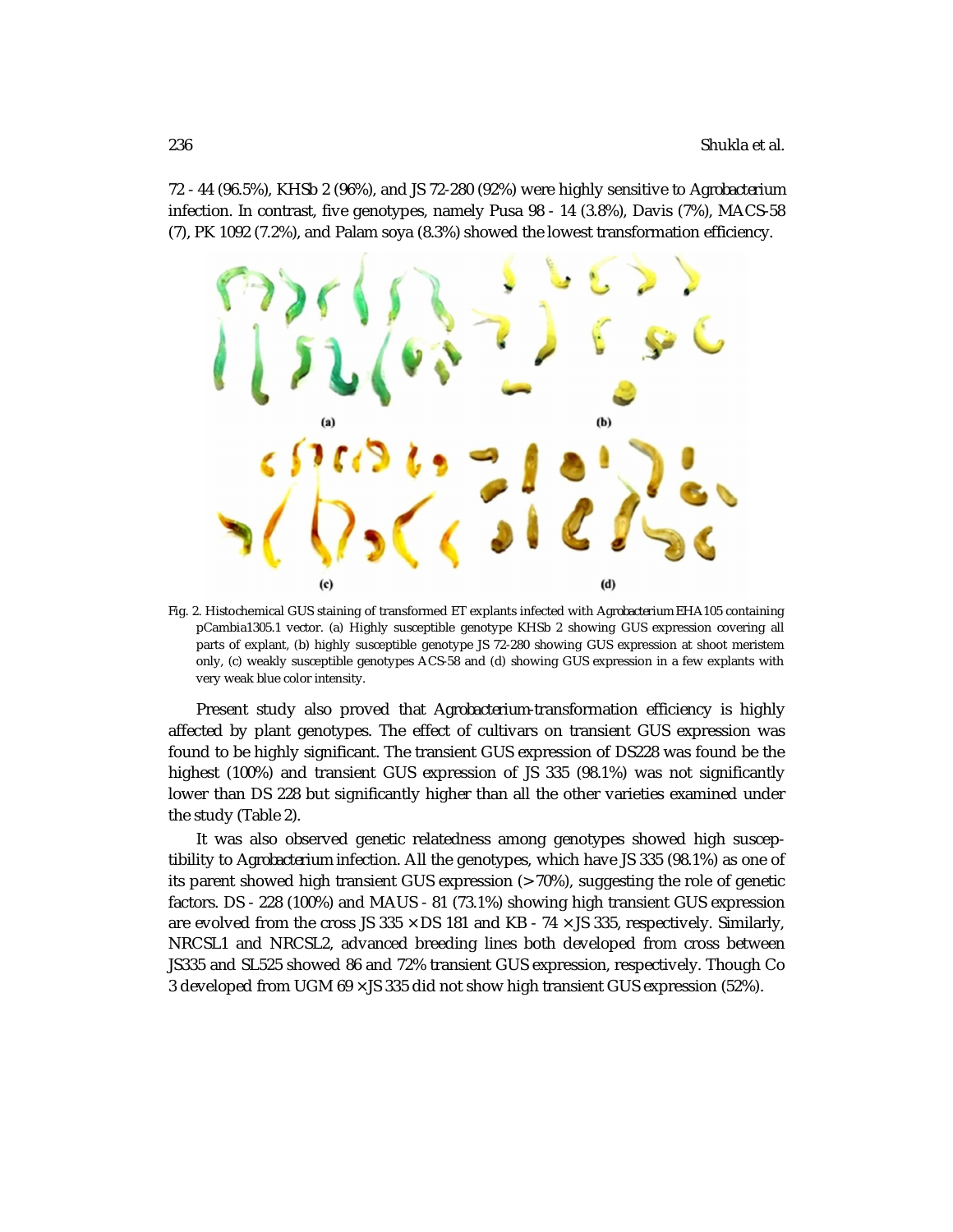| Genotype<br>number | Soybean<br>genotype     | <b>Transient GUS</b><br>expression (%) | Genotype<br>number | Soybean<br>genotype | <b>Transient GUS</b><br>expression (%) |
|--------------------|-------------------------|----------------------------------------|--------------------|---------------------|----------------------------------------|
| 1                  | <b>DS-228</b>           | $100 \pm 0^{\rm a}$                    | 51                 | JS93-05             | $42.3 \pm 0.7$ uv                      |
| $\overline{2}$     | JS 335                  | $98.1 \pm 1.0$ <sup>ab</sup>           | 52                 | SL-96               | $42.3 \pm 1.1$ uv                      |
| 3                  | JS 72-44                | $96.5 \pm 1.6$ b                       | 53                 | Co <sub>2</sub>     | $40.5 \pm 0.6$ $\vee\vee$              |
| 4                  | KHSb <sub>2</sub>       | $96.0 \pm 1.0$                         | 54                 | Bragg               | $40.4 \pm 1.4$ $\vee\vee$              |
| 5                  | JS 72-280               | $92 \pm 3.0$ c                         | 55                 | MAUS-57             | $40.2 \pm 1.2$                         |
| 6                  | <b>MAUS61-2</b>         | $89.4 \pm 0.6$                         | 56                 | MACS-57             | $40.1 \pm 1.0$                         |
| $\overline{7}$     | NRCSL1                  | $86 \pm 1.7$ d                         | 57                 | PK 1042             | $39.6 \pm 1.4$ $\vee\vee$              |
| 8                  | JS95-60                 | $85.4 \pm 0.9$ <sup>d</sup>            | 58                 | Birsa Soya-1        | $38.3 \pm 2.2$ <sup>wx</sup>           |
| 9                  | <b>PK 471</b>           | $85.3 \pm 0.8$ d                       | 59                 | MAUS-47             | $37.2 \pm 2.1$ wxy                     |
| 10                 | PRS1                    | $85.0 \pm 0.8$ <sup>d</sup>            | 60                 | JS 2034             | $35.5 \pm 1.8$ <sup>xyz</sup>          |
| 11                 | PK 564                  | $84.9 \pm 0.9$ <sup>d</sup>            | 61                 | Monetta             | $35.3 \pm 1.1$ <sup>xyz</sup>          |
| 12                 | JS 76-205               | $83.8 \pm 1.1$ de                      | 62                 | Indira Soya         | $35.1 \pm 1.0$ xyz                     |
| 13                 | <b>MACS-124</b>         | $83.7 \pm 0.5$ de                      | 63                 | Pratap Soya 2       | $34.3 \pm 0.3$ <sup>yzA</sup>          |
| 14                 | DSB1                    | $82.6 \pm 2.5$ de                      | 64                 | JS 79-81            | $33.6 \pm 1.3$ <sup>zAB</sup>          |
| 15                 | Punjab-1                | $80.4 \pm 2.2$ <sup>e</sup>            | 65                 | Lee                 | $32.4 \pm 0.6$ zABC                    |
| 16                 | Pusa 37                 | $75 + 1.6$ <sup>f</sup>                | 66                 | PS 1347             | $31.2 \pm 1.0$ ABCD                    |
| 17                 | <b>NRC107</b>           | $75 + 1.1$ <sup>f</sup>                | 67                 | Pusa 24             | $30.2 \pm 1.2$ BCDE                    |
| 18                 | Gujarati Soya-2         | $73.4 \pm 0.6$ fg                      | 68                 | Kb-79               | $30\pm0.8$ CDEF                        |
| 19                 | MAUS-81                 | $73.1 \pm 2.1$ <sup>fg</sup>           | 69                 | PS 1225             | $29.9 \pm 2.1$ CDEFG                   |
| 20                 | NRCSL <sub>2</sub>      | $72 + 2.8$ fg                          | 70                 | Shilajeet           | $28.2 \pm 1.0$ DEFGH                   |
| 21                 | JS 80-21                | 70.±1.6gh                              | 71                 | PS 97-12            | $27.5 \pm 1.5$ EFGHI                   |
| 22                 | Pusa 22                 | $68. \pm 3.2$ hi                       | 72                 | $JS-2$              | $27.3 \pm 4.5$ EFGHI                   |
| 23                 | JS97-52                 | $65.5 \pm 0.8$                         | 73                 | Type49              | $26.6 \pm 1.8$ FGHI                    |
| 24                 | Pusa 16                 | $65.3 \pm 2.3$ ijk                     | 74                 | VLS47               | $26.4 \pm 2.1$ GHIJ                    |
| 25                 | MAUS-61                 | $65.1 \pm 1.0$ <sup>jk</sup>           | 75                 | <b>MAUS-158</b>     | $26.3 \pm 1.1$ HIJ                     |
| 26                 | Kalitur                 | $63.5 \pm 0.5$ jkl                     | 76                 | JS 2029             | $25.2 \pm 1.1$ HIJK                    |
| 27                 | <b>NRC 37</b>           | $62.3 \pm 1.2$ jklm                    | 77                 | VLS <sub>2</sub>    | $24.3 \pm 4.0$ UKL                     |
| 28                 | <b>Improved Pelican</b> | $61.9 \pm 2.4$ klm                     | 78                 | MAUS-32             | $23.0 \pm 1.0$ JKLM                    |
| 29                 | <b>RKS-24</b>           | $60.5 \pm 1.8$ lmn                     | 79                 | PS 1024             | $23.0 \pm 1.0$ JKLM                    |
| 30                 | PK 1029                 | $60 \pm 1.1$ mn                        | 80                 | Lsb1                | $22.1 \pm 0.8$ KLMN                    |
| 31                 | JS 75-46                | $58 + 4.0^{no}$                        | 81                 | <b>NRC109</b>       | $21.9 \pm 1.6$ KLMN                    |
| 32                 | SL295                   | $55.9 \pm 1.3$ op                      | 82                 | VLS1                | $21.8 \pm 1.7$ KLMN                    |
| 33                 | Alankar                 | $55.8 \pm 1.5^{op}$                    | 83                 | Hara Soya           | $21.1 \pm 1.4$ LMNO                    |

**Table 2. Evaluation of genotypic variability of Indian soybean for** *Agrobacterium-***mediated transformation efficiency.**

(Contd.)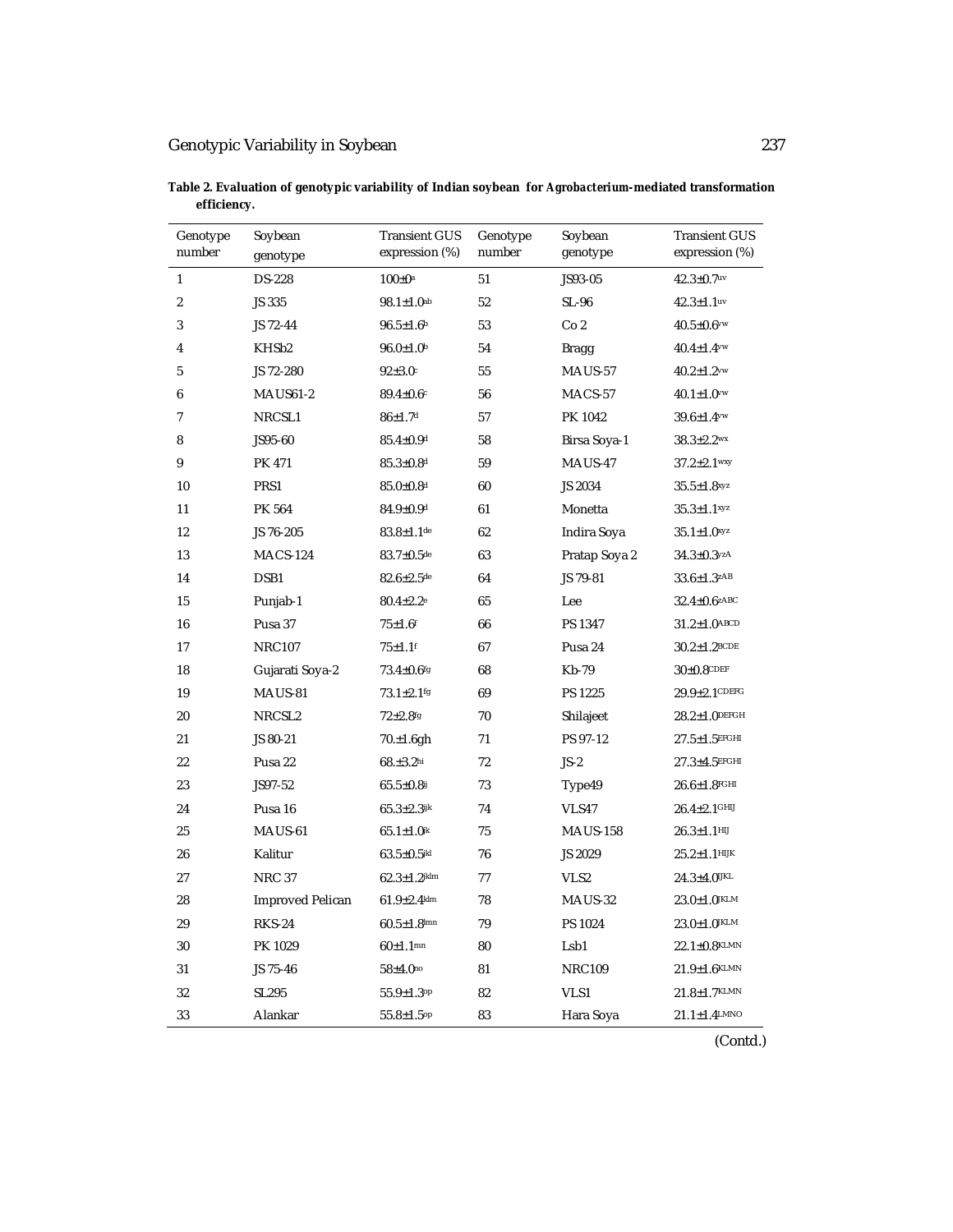| 34                      | NRC 7            | $54.2 \pm 0.8$ <sup>pq</sup> | 84 | <b>NRC138</b>   | $19.9 \pm 2.7$ MNOP           |  |
|-------------------------|------------------|------------------------------|----|-----------------|-------------------------------|--|
| 35                      | <b>PK 472</b>    | $53.8 \pm 1.4$ Pq            | 85 | PK 327          | $19.2 \pm 1.1$ <sup>NOP</sup> |  |
| 36                      | ADT-1            | $53.6 \pm 2.3$ <sup>pq</sup> | 86 | Pusa 40         | $18.6 \pm 0.7$ NOP            |  |
| 37                      | PS 1241          | $52.2 \pm 0.8$ qr            | 87 | JS 71-05        | $18.1 \pm 2.9$ OP             |  |
| 38                      | Co <sub>3</sub>  | $52 \pm 2.6$ qr              | 88 | JS 90-41        | $17.2 \pm 0.8$ PQ             |  |
| 39                      | NRC <sub>2</sub> | $50.1 \pm 1.1$ rs            | 89 | <b>SL688</b>    | $14.3 \pm 2.0$ <sup>QR</sup>  |  |
| 40                      | MAUS-2           | $50.1 \pm 1.1$ rs            | 90 | <b>NRC142</b>   | $13.1 \pm 0.7$ <sup>RS</sup>  |  |
| 41                      | Pusa 20          | $49.9 \pm 1.6$ <sup>rs</sup> | 91 | <b>NRC127</b>   | $11.5 \pm 2.4^{RST}$          |  |
| 42                      | Tams-38          | $49.5 \pm 2.4$ rs            | 92 | <b>SL525</b>    | $10.4 \pm 2.1$ STU            |  |
| 43                      | Hardee           | $49.4 \pm 3.1$ rs            | 93 | Gujarati Soya-1 | $10.3 \pm 1.9$ STU            |  |
| 44                      | PK 308           | $49.0 \pm 4.4$ rs            | 94 | <b>NRC 12</b>   | $9.6 \pm 2.3$ TU              |  |
| 45                      | MAUS-1           | $48.1 \pm 0.9$ st            | 95 | Palam soya      | $8.3 \pm 1.2$ <sup>TU</sup>   |  |
| 46                      | Ankur            | $45.6 \pm 4.9$ tu            | 96 | PK 1092         | $7.2 \pm 0.6$ UV              |  |
| 47                      | <b>NRC 86</b>    | $44.4 \pm 1.3$ u             | 97 | Davis           | $7 + 1.7$ <sup>UV</sup>       |  |
| 48                      | Co <sub>1</sub>  | $44.3 \pm 4.7$ u             | 98 | MACS-58         | $7 \pm 0.3$ <sup>UVz</sup>    |  |
| 49                      | PK 262           | $44.1 \pm 0.8$ u             | 99 | Pusa 98-14      | $3.8 \pm 1.2$ <sup>V</sup>    |  |
| 50                      | Shivalik         | $42.7 \pm 4.6$ uv            |    |                 |                               |  |
| LSD ( $p = 0.05$ ) 3.09 |                  |                              |    |                 |                               |  |
| Main effect***          |                  |                              |    |                 |                               |  |

 $*$ The data presented here are the average values of three replicates  $\pm$  Sd. Values followed with dissimilar letters differ significantly at p = 0.05 in accordance with LSD and DMRT. The transient GUS expression was calculated as follows: Transient GUS expression (in % = The number of positive transformants/the total infected explants × 100. NRC numbers are 7 advanced breeding lines.

After infection and staining different *Agrobacterium* infectivity pattern in transformed explants was observed. Blue color was either on stem meristem (SM, Fig. 3a), coleoptiles region (CL, Fig. 3b), SM and CL both (Fig. 3c) or all part of the stained transformed ET explants (Fig. 3d). Blue loci developed covering all area of the stained transformed ET explants in genotypes, KHSb 2 and SL 295 (Figs 2a, 3d) and both SM and CL in JS 335; whereas, in JS72-280 and MAUS-2, it was observed only in SM and CL region, respectively (Fig. 3a, b). In contrast, low transformation efficient genotypes do not or less developed blue color after GUS staining (Fig. 2c, d). It is worth noting that DS-228 (100%), JS 335 (98.1%, Fig. 3c), JS72-44 (96.5%), KHSb 2 (96%, Fig. 2a), and JS 72-280 (92%; Fig. 3a) showed high intense blue color with different infectivity patterns (SM, CL, both or all parts), especially at 5 days after co-cultivation, suggesting that *Agrobacterium*mediated transformation was more acceptable by high-efficient genotypes. Consequently, variations in color formation and intensity among the tested genotypes indicated that these differences were completely dependent on genotypes.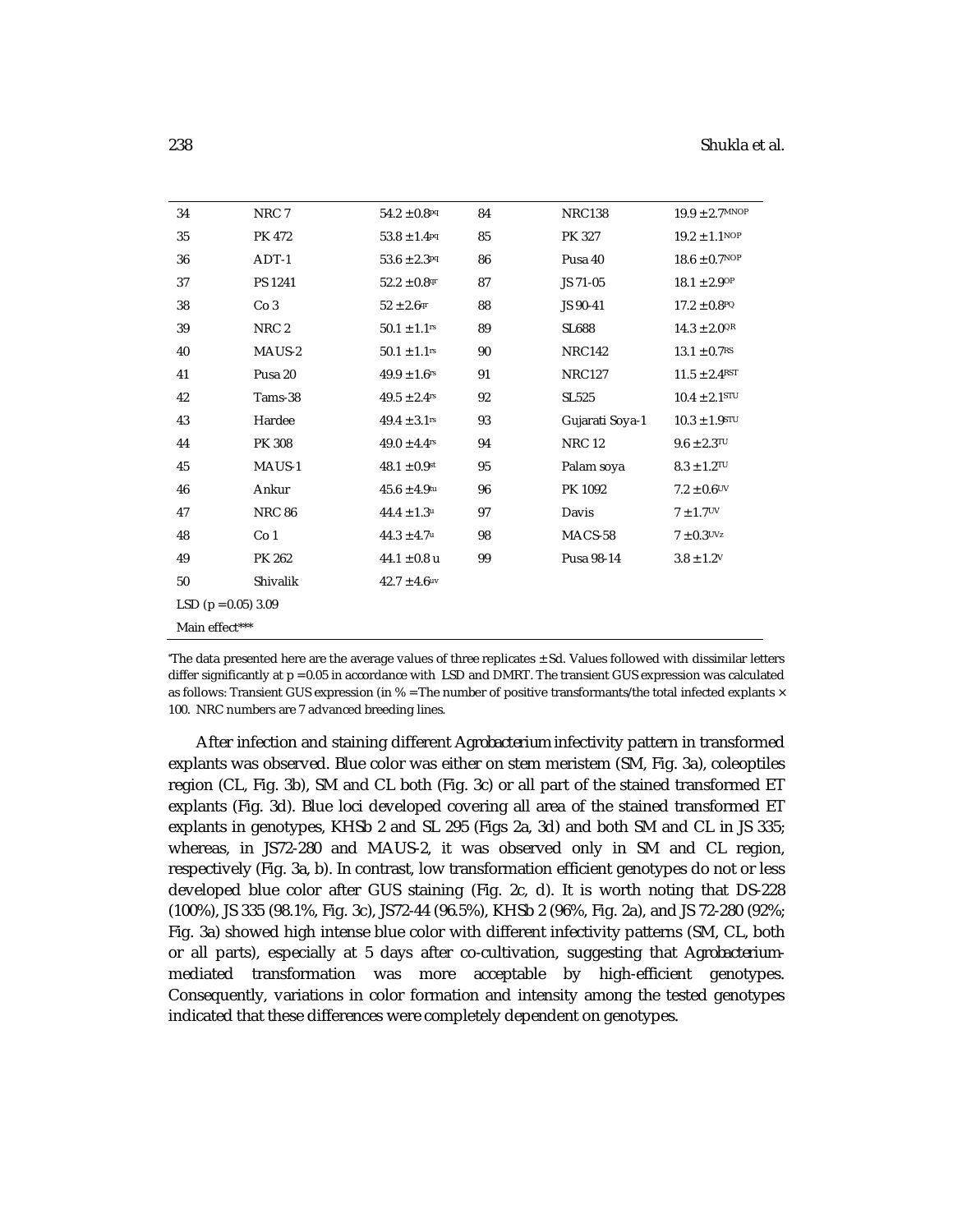#### Genotypic Variability in Soybean 239

Host plant genotype and *Agrobacterium* strain, both affect the level of *Agrobacterium* infection (Karami 2008). A number of studies have been reported genotypic variability in soybean (Song et al. 2013, Jia et al. 2015) and other crops like rice (Hoque et al. 2005), maize (Ritchie et al. 1993), various legumes (Hood et al. 1987; Owens and Cress 1984), aspen (Beneddra et al. 1996), *Pinus* species (Bergmann and Stomp 1992), tomato (van Roekel et al. 1993), Arabidopsis (Nam et al. 1997), and grape (Lowe and Krul 1991) for susceptibility to *Agrobacterium* infection. A variety of explants like cotyledonary node, half seed and ET have been used in development of transgenic soybean (Verma et al. 2011, Rani et al. 2012, Olhoft et al. 2003, Chen et al. 2018, Paz et al. 2006, Liu et al. 2004). ET was used for transient GUS expression in this study since it has many advantages over other explants. It is easier to obtain, shoot regeneration is direct, and is not prone to somaclonal variation and chromosomal abnormalities (Saeed et al. 1997). Moreover, the ET system has the highest regeneration frequency (Liu et al. 2004). This study was carried over to select genotypes of the most amenable to *Agrobacterium* infection as a first step to improve soybean transformation efficiency.



Fig. 3. Infectivity pattern of histocheical GUS expression in various regions of ET tissue observed after 5 days of co-cultivation when infected with pCambia 1305.1, (a) only stem meristem (SM) region stained in genotype JS72-280. (b) only coleoptiles (CL) region stained in MAUS-2, (c) both SM and CL regions stained in genotype JS 335, (d) complete tissue stained in SL 295.

This study mainly focused on cultivated variety and advanced breeding lines of India as identification of elite variety/breeding line with high transformation efficiency will help in rapid development of transgenic soybean variety and there will be no need to introgress transgene from primary transgenic with poor agronomic background into high yielding variety. Significant genotype variability for susceptibility to *Agrobacterium* infection was observed in Indian soybean genotypes. This study screened 5 high-efficient genotypes DS-228, JS 335, JS 72-44, KHSb 2, and JS 72-280 with transient GUS expression of 100, 98.1, 96.5, 96 and 92%, respectively and 5 weakly-susceptible genotypes Pusa98- 14, Davis, MACS-58, PK 1092 and Palam soya with low transient GUS expression of 3.8, 7, 7, 7.2 and 8.3%, respectively (Table 2). JS335, a very high yielding Indian soybean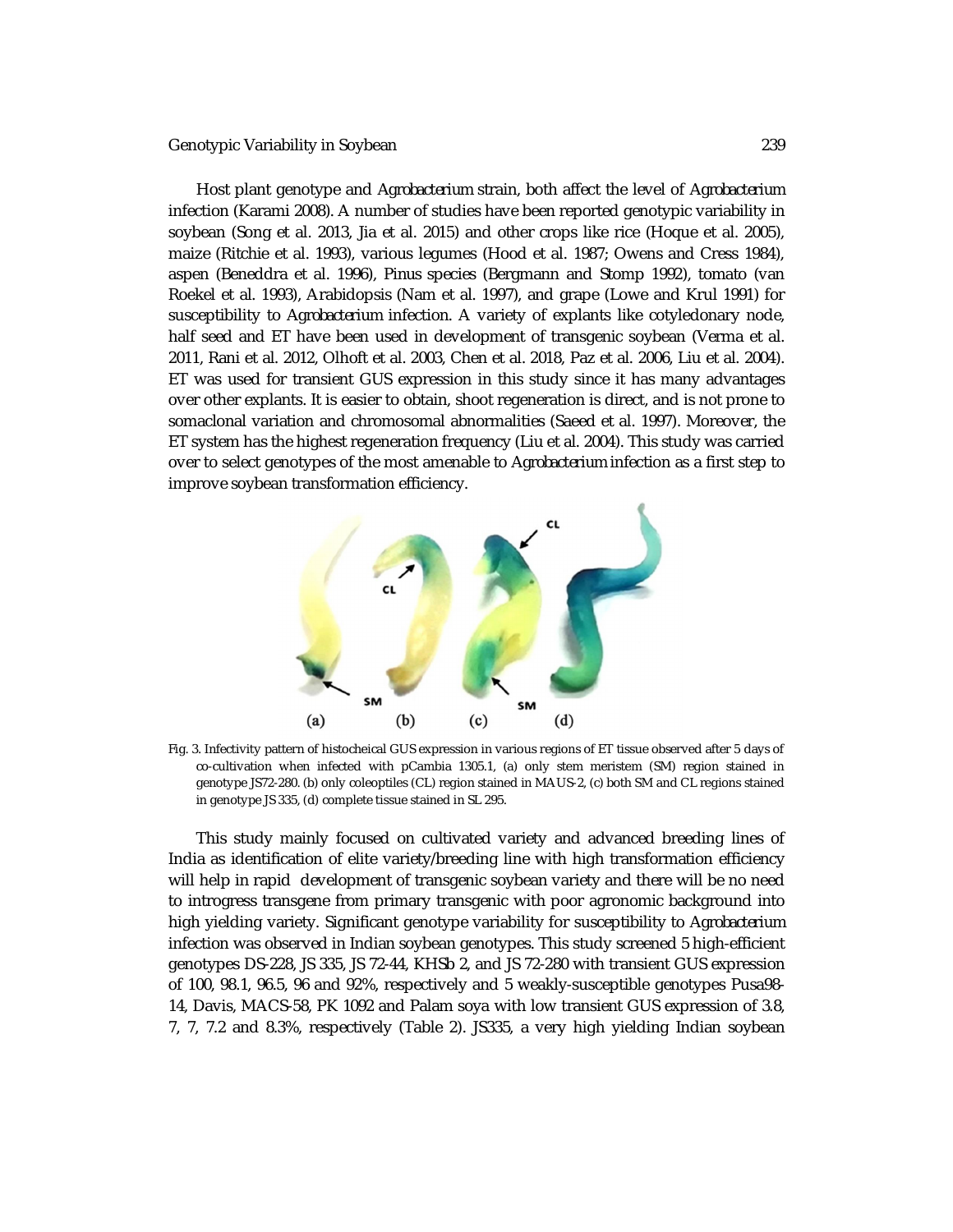variety,was many times used in transformation protocols (Verma et al. 2009, Rani et al. 2012) in earlier studies. This genotype showed high transient GUS expression (98.1%) in this study, as well as four more genotypes, DS-228, JS72-280, JS 72-44, and KHSb2 also performed better (Table 2, Fig. 2). Five low-efficient genotypes, namely Davis, Palam soya, PK 1092, Pusa98-14, and MACS-58 displayed poor transient GUS expression. Jia et al. (2015) reported a strong defense response in the form of over expression of methyl jasmonate, polyphenol oxidase and peroxidase in weakly susceptible genotypes as compared to highly susceptible genotypes. Though these factors were not analyzed in this study, a mapping population has been developed from a cross of highly efficient genotype and genotype with very low efficiency to study the genetic factors responsible for the difference and map the genomic region regulating susceptibility to *Agrobacterium* infection. The highly efficient genotypes identified in present study can be used in development of transgenic soybean variety in India as all of the genotypes have been released for cultivation in India based on their yield performance in multi-location trial. Transgenics developed from these varieties can be directly released after legal clearance from the agencies authorized for release of transgenic crop varieties in India. These genotypes can also be used for studying function of genes with unknown roles to improve soybean performance under various biotic and abiotic stresses using virusinduced gene silencing (VIGS) or CRISPR-CAS9 techniques by silencing those genes.

#### **Acknowledgements**

Authors are thankful to Director, ICAR-IISR, Indore, M.P. for providing infrastructural facilities**.** This study was funded by ICAR-Indian Institute of Soybean Research, Indore.

#### **References**

- **Atif RM, Patat-Ochatt EM, Svabova L, Ondrej V, Klenoticova H, Jacas L, Griga M** and **Ochatt SJ** (2013) Gene Transfer in Legumes. U. Lu¨ttge et al. (eds.), Progress in Botany 74, DOI 10.1007/978-3-642-30967-0\_2, Springer-Verlag Berlin Heidelberg
- **Beneddra T, Picard C** and **Nesme X** (1996) Correlation between susceptibility to crown gall and sensitivity to cytokinin in aspen cultivars. Phytopathol. **86**: 225-231.
- **Bergmann B** and **Stomp AM** (1992) Effect of host plant genotype and growth rate on *Agrobacterium tumefaciens*-mediated gall formation in *Pinus radiata*. Phytopathol. **84**: 1457-1462.
- **Brookes G** and **Barfoot P** (2018) GM crops: Global socio-economic and environmental impacts 1996-2016. PG Economics Ltd, UK. pp. 1-204.
- **Chen L, Cai Y, Liu X, Yao W, Guo C, Sun S, Wu C, Jiang B, Han T** and **Hou W** (2018) Improvement of Soybean *Agrobacterium*-mediated transformation efficiency by adding glutamine and asparagine into the culture media. Int. J. Mol. Sci. **19**: 3039.
- **Cheng M, Lowe BA, Spencer TM, Ye XD** and **Armstrong CL** (2004) Factors influencing *Agrobacterium*-mediated transformation of monocotyledonous species. In Vitro Cell Dev. Biol. Plant **40**: 31-45.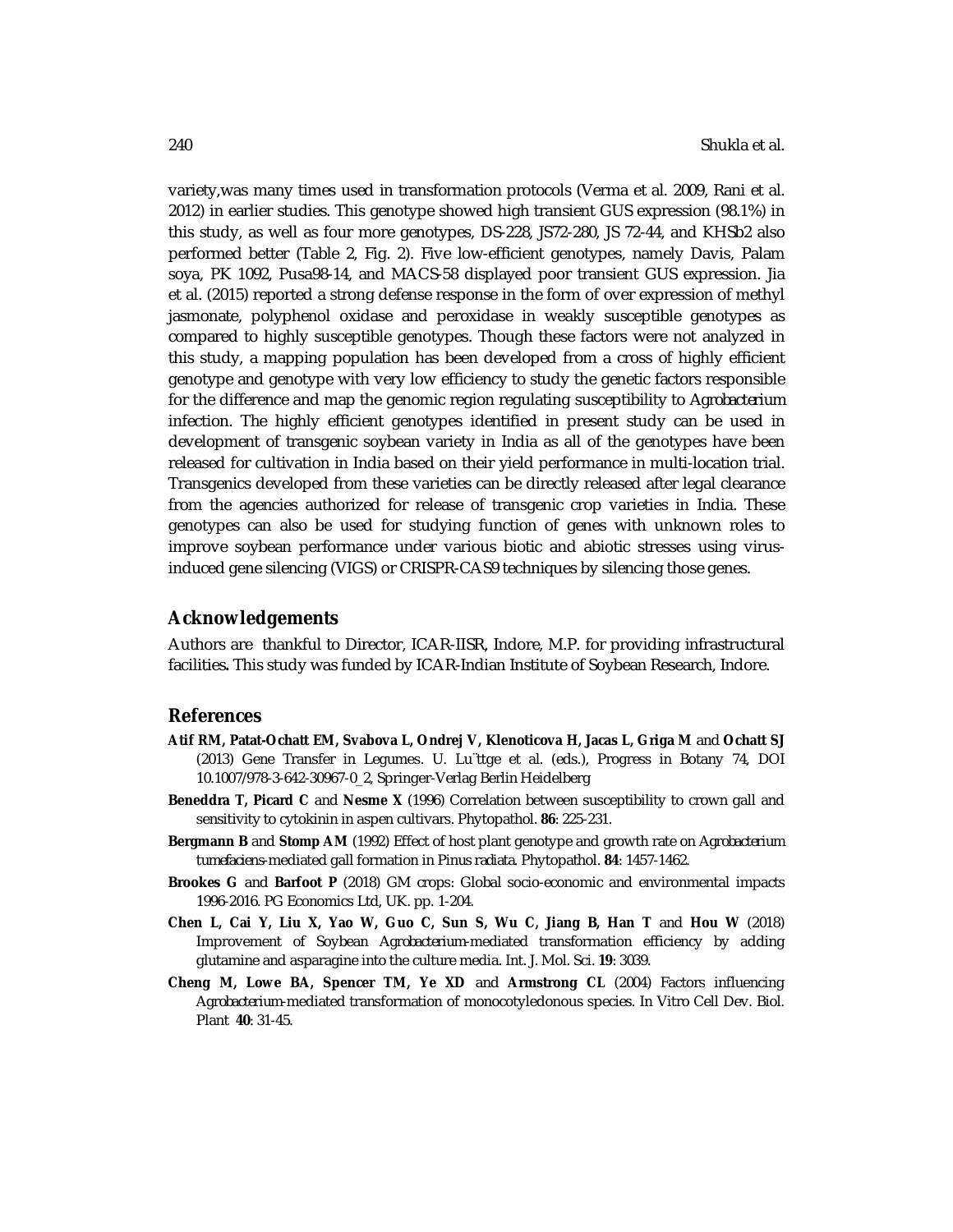- **Gamborg OL, Miller RA** and **Ojima K** (1968) Nutrient requirements of suspension cultures of soyabean root cells. Exp. Cell Res. **50**: 151-158.
- **Hinchee MA, Connor-Ward DV, Newell CA, McDonell RE, Sato SJ, Gasser CS, Fishhoff DA, Re DB, Fraley RT** and **Horsch RB** (1988) Production of transgenic soybean plants using *Agrobacterium*-mediated DNA transfer. Nat. Biotechnol. **6**: 915-922.
- **Hofgen R** and **Willmitzer L (**1988) Storage of competent cells for *Agrobacterium* transformation. Nucleic Acids Res. **16**: 9877.
- **Hood EE, Fraley RT** and **Chilton MD** (1987) Virulence of *Agrobacterium tumefaciens* strain A281 on legumes. Plant Physiol. **83**: 529-534.
- **Hood EE, Gelvin SB, Melchers LS** and **Hoekema A** (1993) New *Agrobacterium* helper plasmids for gene transfer to plants. Transgenic Res. **2**: 208-218.
- **Hoque ME, Mansfield JW** and **Bennett MH** (2005) *Agrobacterium*-mediated transformation of Indica rice genotypes: An assessment of factors affecting the transformation efficiency. Plant Cell Tiss. Org. **82**: 45-55.
- **ISAAA** (2018) Global Status of Commercialized Biotech/GM Crops in 2018. ISAAA Brief No. 54.ISAAA: Ithaca, New York. [https://www.isaaa.org/resources/publications/biotech\\_crop\\_](https://www.isaaa.org/resources/publications/biotech_crop_) annual\_update. Accessed 10 June 2020.
- **Jefferson RA, Kavanagh TA** and **Bevan MW** (1987) GUS fusions: β-glucronidase as a sensitive and versatile gene fusion marker in higher plants. EMBO J. **6**: 3901-3907.
- **Jia Y, Yao X, Zhao M, Zhao Q, Du Y, Yu C** and **Xie F** (2015) Comparison of soybean transformation efficiency and plant factors affecting transformation during the *agrobacterium* infection process. Int. J. Mol. Sci. **16**: 18522-43.
- **Karami O** (2008) Factors affecting *Agrobacterium*-mediated transformation of plants. Transgenic Plant J.**2**:127-37.
- **Liu P** and **Nester EW** (2006) Indoleacetic acid, a product of transferred DNA, inhibits vir gene expression and growth of *Agrobacterium tumefaciens* C58. Proc. Natl. Acad. Sci. USA **103**: 4658- 4662.
- **Liu HK** and **Wei ZM** (2002) A method for sterilizing mature seeds of soybean. Plant Physiol.Commun. **38**: 260-272.
- **Liu HK, Yang C** and **Wei ZM** (2004) Efficient *Agrobacterium tumefaciens*-mediated transformation of soybeans using an embryonic tip regeneration system. Planta **219**: 1042-1049.
- Lowe BA and Krul WR (1991) Physical, chemical, developmental, and genetic factors that modulate the *Agrobacterium-Vitis* interaction. Plant Physiol. **96**: 121-129.
- **Mamidala P** and **Nanna RS** (2009) Influence of antibiotics on regeneration efficiency in tomato. Plant Omics **2**: 135.
- **Meurer CA, Dinkins RD** and **Collins GB** (1998) Factors affecting soybean cotyledonary node transformation. Plant Cell Rep. **18**: 180-186.
- **Nam J, Mysore KS, Zheng C, Knue MK, Matthysse AG** and **Gelvin SB** (1999) Identification of T-DNA tagged *Arabidopsis* mutants that are resistant to transformation by *Agrobacterium.* Mol. Gen. Genet. **261**: 429-438.
- **Olhoft PM, Flagel LE, Donovan, CM** and **Somers DA** (2003) Efficient soybean transformation using hygromycin B selection in the cotyledonary–node method. Planta **216**: 723-735.